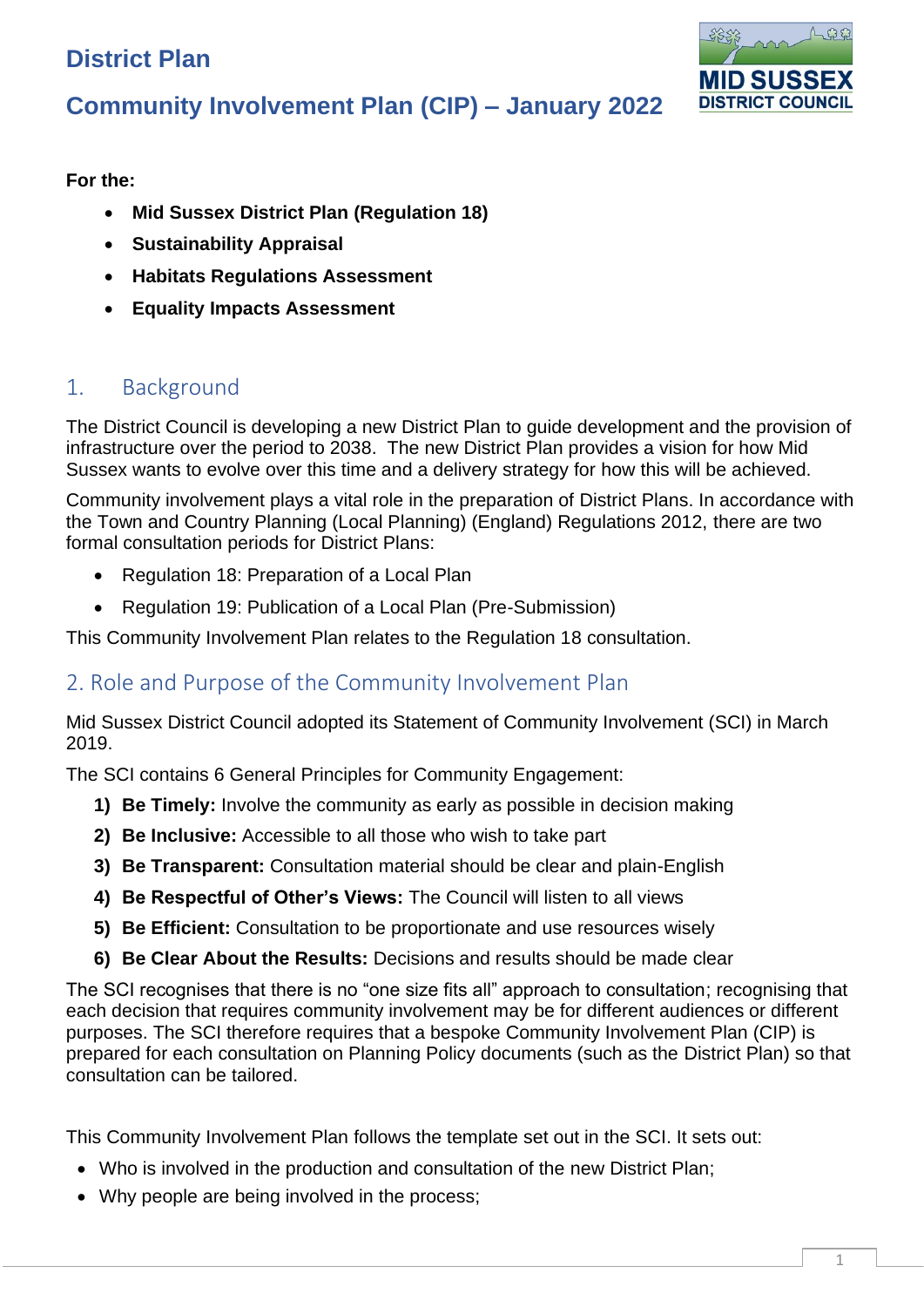- When and how people will be able to get involved and influence the new District Plan; and
- How the results of community involvement will be used.

The new District Plan is accompanied by a Sustainability Appraisal, Habitats Regulations Assessment and Equality Impacts Assessment, all of which are also subject to consultation at Regulation 18 stage and therefore the same consultation arrangements set out in this CIP.

## 3. Who is to be involved?

#### **Early engagement**

In the SCI, the Council commits to 'front load' consultation activity, to identify potential issues and options. This work has assisted in the formulation of policies and has informed and updated the evidence base. Early engagement with stakeholders has been sought from the very start of the process of producing the new District Plan, including:

- District Councillors, Town and Parish Councils have been briefed on the need for a new District plan and anticipated content.
- A Developers Liaison Group, which includes representatives from across the development industry, was consulted on the methodology for site selection.
- Neighbouring Local Authorities and County Authorities, on a group and individual basis. Input was sought into the methodology for the site selection;
- External organisations, such as the High Weald AONB Unit.
- Consulting other statutory consultees, such as Historic England, the Environment Agency and Natural England.

#### **Including everyone**

The Equality Impacts Assessment (EqIA) that accompanies the District Plan considers the needs of people classified as having 'protected characteristics'.<sup>1</sup> This assessment concludes that there are no additional specific measures or actions needed at this time. However, the Council will continue to promote consultation exercises that are inclusive of all, including engagement with representative organisations and monitoring of the consultation.

There is further analysis of consultation practices and the actions that will be taken to ensure that everyone has the opportunity to engage with the consultation included within the EqIA which accompanies the new District Plan.<sup>2</sup>

#### **Who will be contacted?**

A number of groups will be directly contacted and asked for their comments. These are:

- District Councillors;
- Town and Parish Councils;
- 'Specific consultation bodies'/ 'general consultation bodies' (statutory consultees) as set out in legislation. <sup>3</sup> These include West Sussex County Council, adjoining local planning authorities, service providers and government agencies such as the Environment Agency and Natural England, and the South Downs National Park Authority;
- Other organisations, groups or individuals that may have an interest in the new District Plan. These include members of the Mid Sussex Partnership, voluntary services' associations, residents' associations, housing associations, business groups and associations,

<sup>1</sup> As defined by the *Equality Act 2010*

<sup>2</sup> Available at: <https://www.midsussex.gov.uk/planning-building/mid-sussex-district-plan/district-plan-review/>

<sup>3</sup> *The Town and Country Planning (Local Planning) (England) Regulations 2012 (as amended)*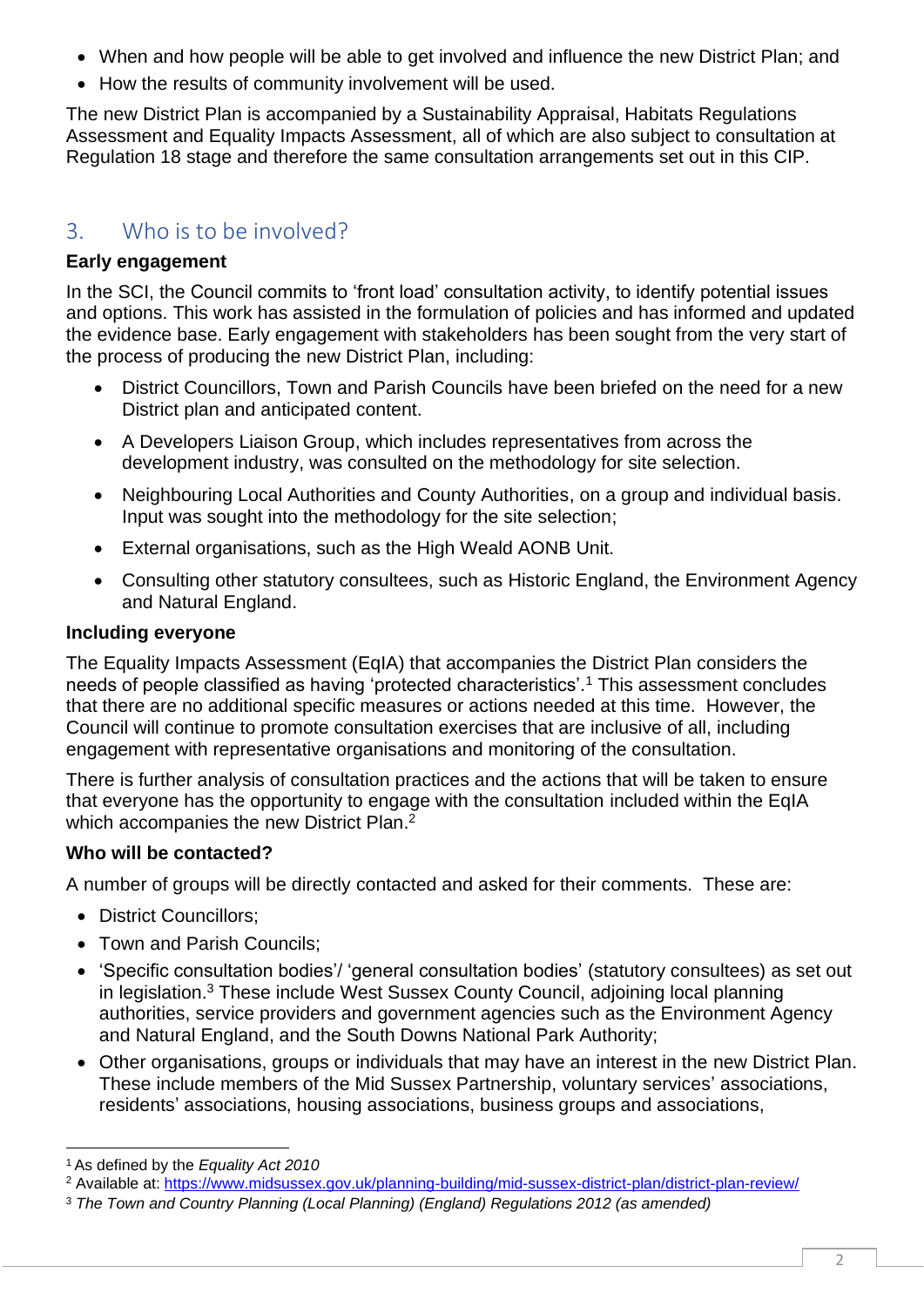environmental, countryside and conservation groups, youth and elderly persons' groups and the development industry;

- Representatives of those groups highlighted as requiring targeted consultation by the EqIA;
- Subscribers to the Planning Policy e-mail alerts service<sup>4</sup>; and
- Internal consultees at the District Council.

Elected District Councillors have a key role to play in forming the new District Plan and will be fully involved in the process through:

- The Scrutiny Committee for Housing, Planning and Economic Growth (any District Councillor can attend and request to speak);
- Full Council (consists of all District Councillors); and
- Councillors will be directly informed and can respond during the public consultation period.

## 4. Why are people being involved?

We are asking for people's views on the new District Plan through a formal consultation period. It is important to seek input from the wider public, as the Plan will set the strategy and allocate sites for development in the district and include planning policies that will have an impact upon both the existing and future communities of Mid Sussex.

The results of consultation will form part of the information used to finalise the strategy and policies. In order to make the consultation more meaningful, it is important that people understand the context within which the new District Plan has been drafted and that certain aspects of the Plan may not be able to be changed as a result of consultation:

- The new District Plan has been written in line with Government planning policy and guidance, set out in the National Planning Policy Framework (2021) and Planning Practice Guidance.
- The new District Plan has been written in accordance with legislation and regulations.<sup>5</sup>
- The new District Plan has been informed by the results of the accompanying Sustainability Appraisal. This shows which options have been considered for its strategy and policies and why the options chosen are preferred over those rejected.
- The new District Plan has been informed by background evidence. The background evidence will be made available to view on the Council's website.<sup>6</sup>

<sup>4</sup> To receive news and updates on policy documents being prepared please sign up to our email alerts at: <https://www.midsussex.gov.uk/planning-building/consultation-monitoring/#topic-planning-policy-email-alerts>

<sup>5</sup> *Planning and Compulsory Purchase Act 2004*, and other relevant legislation.

<sup>6</sup> Available at:<https://www.midsussex.gov.uk/planning-building/mid-sussex-district-plan/district-plan-review/>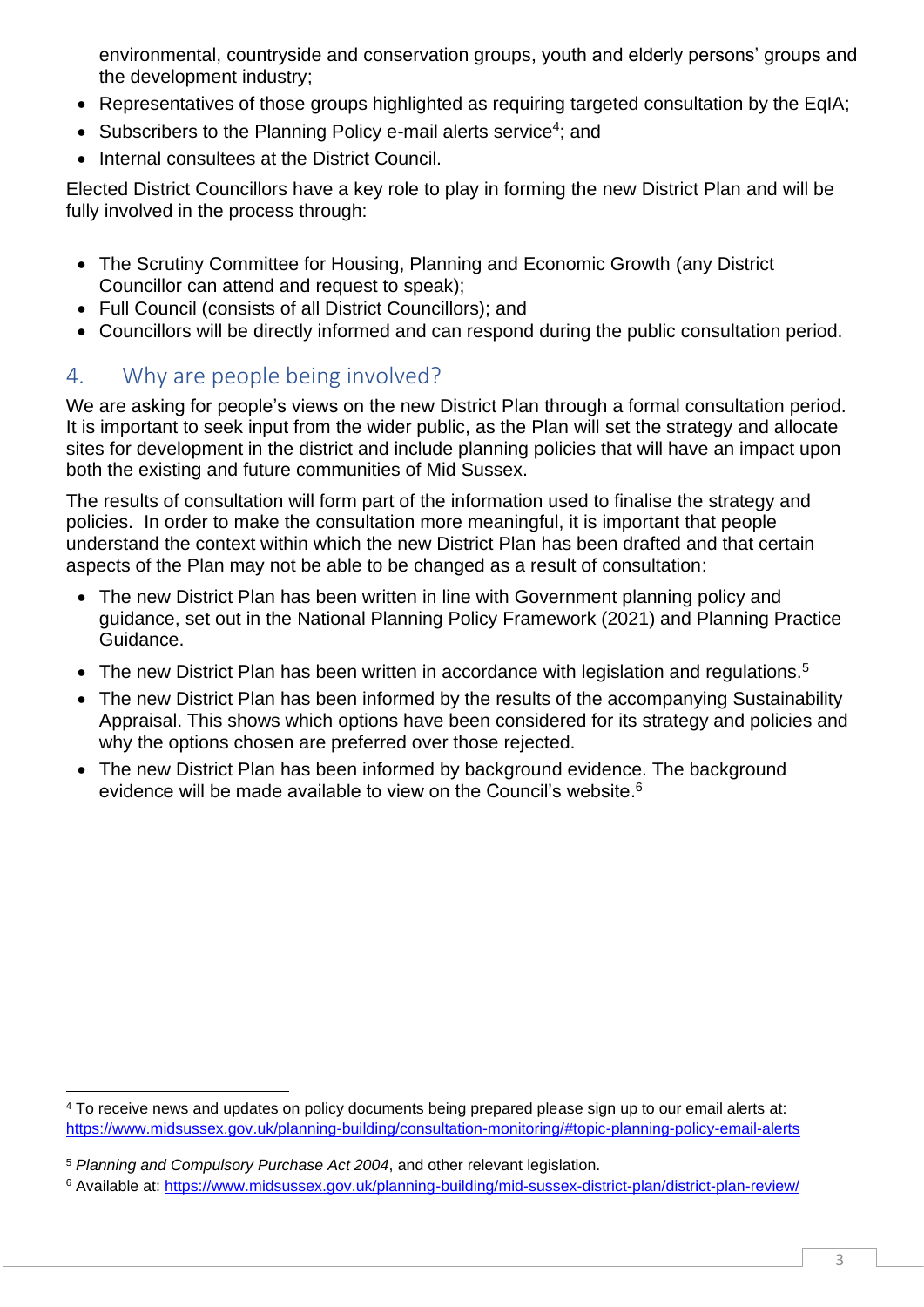## 5. When will people be involved?

| <b>District Plan</b><br><b>Consultation Draft</b><br>(Regulation 18) | Consultation starts week commencing xx <sup>th</sup> February 2022 for six<br>weeks. Consultation documents will be available online from this<br>date with printed copies available at the venues outlined in Section<br>6.                                                                                                                                                                                                                                                                               |
|----------------------------------------------------------------------|------------------------------------------------------------------------------------------------------------------------------------------------------------------------------------------------------------------------------------------------------------------------------------------------------------------------------------------------------------------------------------------------------------------------------------------------------------------------------------------------------------|
| <b>Proposed</b><br><b>Submission draft</b><br>(Regulation 19)        | Following agreement by Council, the Council will 'publish' the<br>Proposed Submission District Plan for a six-week period in Summer<br>2022. During this time the public can make further representations<br>on the District Plan and these will be considered by the Planning<br>Inspector appointed to carry out the Examination in Public. The<br>Council may make minor changes to the District Plan following<br>publication. A further Community Involvement Plan will be produced<br>at this stage. |
| <b>Adoption</b>                                                      | The new District Plan is due to be adopted Winter 2023. No<br>consultation is programmed at this stage although it will be widely<br>advertised.                                                                                                                                                                                                                                                                                                                                                           |

Further details of the timetable are available within the Council's Local Development Scheme: <https://www.midsussex.gov.uk/planning-building/consultation-monitoring/>

### 6. How will people be involved?

The consultation will be open to all and we will seek to inform and receive comment from the widest possible range of people. We will:

- Send out a press release, an email alert and utilise social media;
- Put all the details and documentation on the Council's website including an on-line response form. All on-line material will be compatible with 'BrowseAloud' for people who find it difficult to read on-line;
- Utilise electronic methods wherever possible in addition to traditional methods to make it as easy as possible to advertise and respond to the consultation;
- A translation service is available to those for whom English is a second language;
- Send letters or emails to all the 'specific consultation bodies' (statutory consultees) and to all the other organisations listed in Section 2 above;
- Send letters or emails to all those who have signed up to the Planning Policy alert.

#### Availability of Documents

Regulation 35 of the Town and Country Planning (Local Planning) (England) Regulations 2012 sets out the requirements for documents to be made available for inspection.

*35.—(1) A document is to be taken to be made available by a local planning authority when—*

*(a) made available for inspection, at their principal office and at such other places within their area as the local planning authority consider appropriate, during normal office hours, and*

*(b) published on the local planning authority's website,*

In terms of criterion (a), the District Plan consultation documents will be available to view at the Mid Sussex District Council offices during normal office hours. As such, consultation materials will be available to view to those making an appointment in advance. This can be arranged by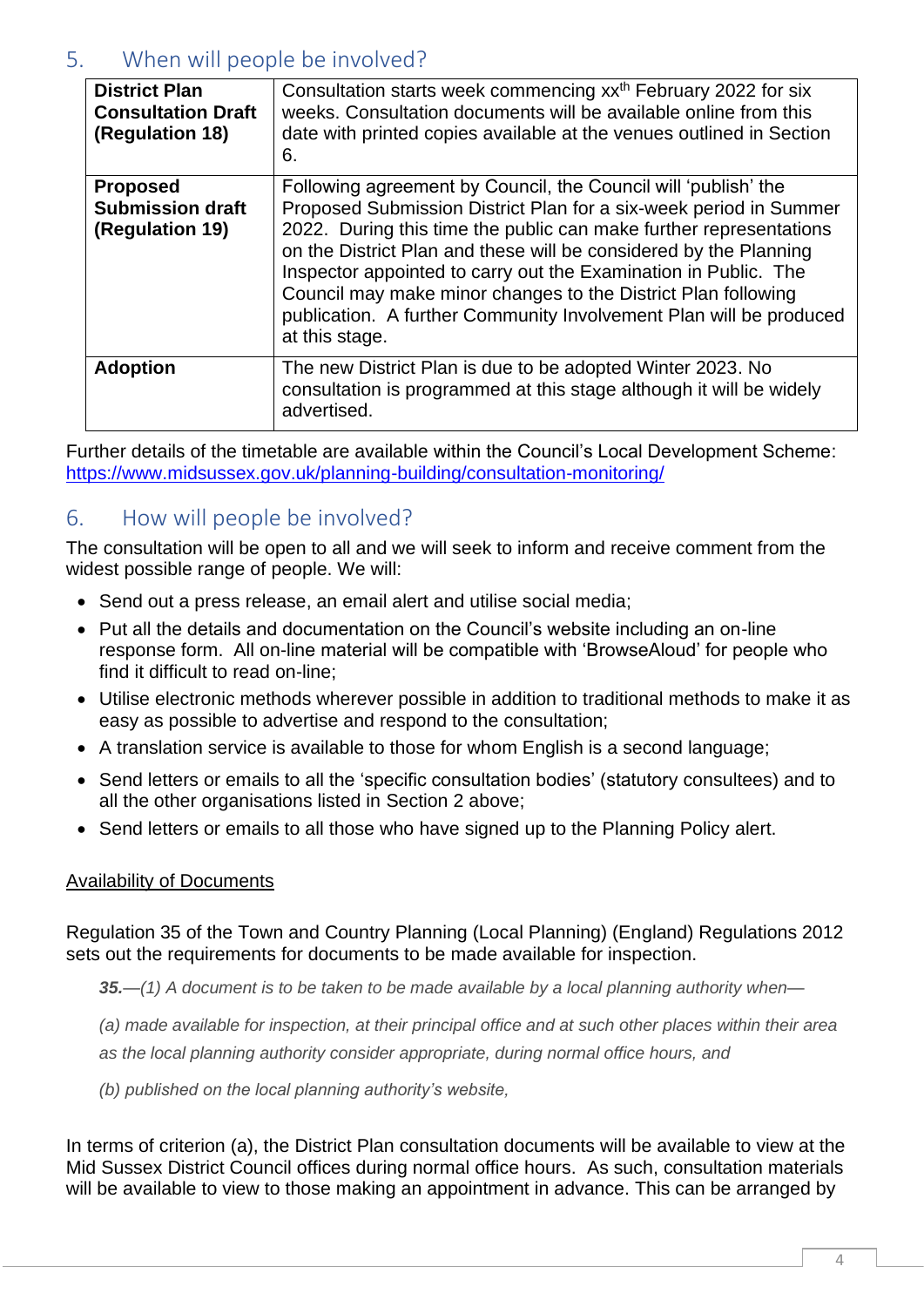contacting the Council's switchboard on 01444 458166 or the Planning Policy Team on [PlanningPolicy@midsussex.gov.uk](mailto:PlanningPolicy@midsussex.gov.uk)

In terms of "other such places" set out in criterion (a), the Council will send hard copies of the District Plan consultation material to each of the libraries and help points and provide instructions for accessing the documentation on the Council website (which could be accessed using library PCs for example). The availability of documents at these locations will be subject to Government guidance and the current health situation – this will be kept under close review during the consultation period and alternative or additional venues/ methods will be sought (and locations advertised) if necessary to ensure that stakeholders are able to view the documents in person during the consultation period.

The new District Plan, supporting documentation and evidence base will be available to view on the Council's website at [https://www.midsussex.gov.uk/planning-building/mid-sussex-district](https://www.midsussex.gov.uk/planning-building/mid-sussex-district-plan/district-plan-review/)[plan/district-plan-review/](https://www.midsussex.gov.uk/planning-building/mid-sussex-district-plan/district-plan-review/)

#### Submitting Responses

Comments must be submitted in writing (physical or digital) and cannot be accepted as anonymous. All information received is public information, subject to relevant data protection legislation.<sup>7</sup>

Comments can be submitted via the website, email or by post. Electronic submissions are encouraged to lessen paper consumption and due to reduced officer presence at the offices as a result of the ongoing Covid-19 situation and in-line with current Government guidance. A response form will be made available which can be completed and submitted on the MSDC website. Where hardcopy responses must be submitted these can be sent to:

Planning Policy, Mid Sussex District Council, Oaklands, Oaklands Road, Haywards Heath, West Sussex, RH16 1SS

E-mail to: [policyconsultation@midsussex.gov.uk](mailto:policyconsultation@midsussex.gov.uk)

*<sup>7</sup>*Such as the *Data Protection Act (2018)*